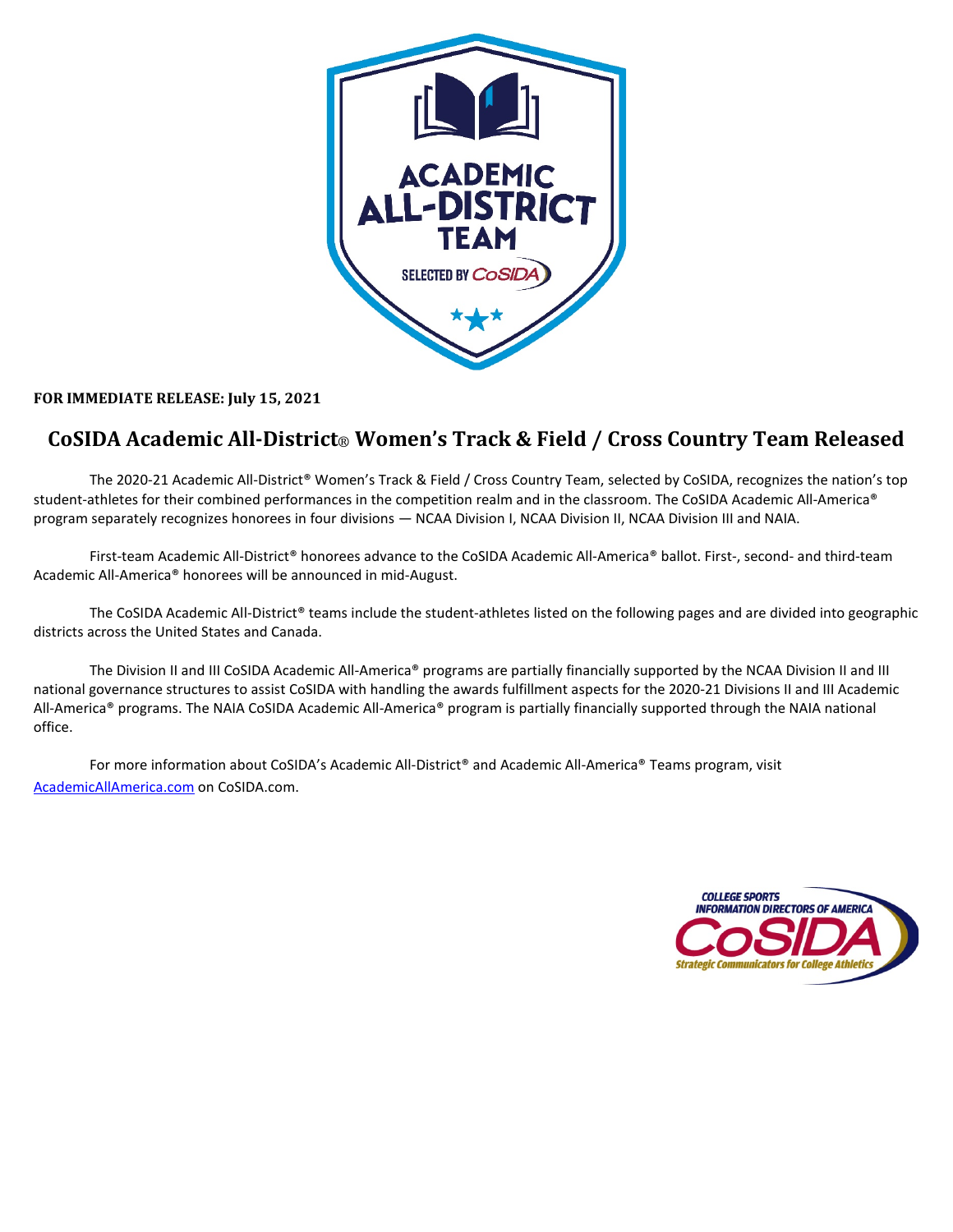

## **2020-21 Academic All-District**® **Team Women's Track & Field / Cross Country NCAA Division I**

#### **NCAA DIVISION I – DISTRICT 1 (CT, MA, ME, NH, NY, RI, VT) FIRST TEAM**

| Name                |
|---------------------|
| Nina Bjorkman       |
| Ashley Dana         |
| Annie Heffernan     |
| <b>Emily Mackay</b> |
| Jennika Mannesto    |
| Sophia Masciarelli  |
| Olivia Okoli        |
| Lasma Padedze       |
| Angie Rafter        |
| Gianna Tedeschi     |
| Lisa Tertsch        |
| Ijeoma Uche         |
| Amanda Vestri       |
|                     |

| Name               | <b>School</b>                               | Yr. | <b>GPA</b> | Maior                        |
|--------------------|---------------------------------------------|-----|------------|------------------------------|
| Nina Bjorkman      | Manhattan College                           | Sr. | 3.88       | <b>Environmental Science</b> |
| Ashley Dana        | Central Connecticut State University        | Sr. | 3.90       | <b>Psychological Science</b> |
| Annie Heffernan    | Syracuse University                         | Gr. | 3.95/3.95  | Global Health                |
| Emily Mackay       | <b>Binghamton University</b>                | Sr. | 3.56       | Psychology                   |
| Jennika Mannesto   | University of New Hampshire                 | Gr. | 3.95/4.00  | <b>Elementary Education</b>  |
| Sophia Masciarelli | Hofstra University                          | Jr. | 3.74       | English                      |
| Olivia Okoli       | <b>Harvard University</b>                   | Sr. | 3.90       | Neuroscience                 |
| Lasma Padedze      | Manhattan College                           | Sr. | 3.87       | Psychology                   |
| Angie Rafter       | <b>Central Connecticut State University</b> | Sr. | 3.96       | English                      |
| Gianna Tedeschi    | Marist College                              | Sr. | 3.51       | Biology                      |
| Lisa Tertsch       | <b>Harvard University</b>                   | Sr. | 3.89       | Economics                    |
| ljeoma Uche        | <b>Brown University</b>                     | Sr. | 3.57       | <b>Public Health</b>         |
| Amanda Vestri      | <b>Syracuse University</b>                  | Sr. | 3.88       | Health & Exercise Science    |
|                    |                                             |     |            |                              |

| Name               | <b>School</b>                               | Yr. | <b>GPA</b> | Major                        |
|--------------------|---------------------------------------------|-----|------------|------------------------------|
| Nina Bjorkman      | Manhattan College                           | Sr. | 3.88       | <b>Environmental Science</b> |
| Ashley Dana        | <b>Central Connecticut State University</b> | Sr. | 3.90       | Psychological Science        |
| Annie Heffernan    | Syracuse University                         | Gr. | 3.95/3.95  | Global Health                |
| Emily Mackay       | <b>Binghamton University</b>                | Sr. | 3.56       | Psychology                   |
| Jennika Mannesto   | University of New Hampshire                 | Gr. | 3.95/4.00  | <b>Elementary Education</b>  |
| Sophia Masciarelli | <b>Hofstra University</b>                   | Jr. | 3.74       | English                      |
| Olivia Okoli       | <b>Harvard University</b>                   | Sr. | 3.90       | Neuroscience                 |
| Lasma Padedze      | Manhattan College                           | Sr. | 3.87       | Psychology                   |
| Angie Rafter       | Central Connecticut State University        | Sr. | 3.96       | English                      |
| Gianna Tedeschi    | Marist College                              | Sr. | 3.51       | Biology                      |
| Lisa Tertsch.      | <b>Harvard University</b>                   | Sr. | 3.89       | Economics                    |
| ljeoma Uche        | <b>Brown University</b>                     | Sr. | 3.57       | Public Health                |
| Amanda Vestri      | <b>Syracuse University</b>                  | Sr. | 3.88       | Health & Exercise Sciend     |

## **NCAA DIVISION I – DISTRICT 2 (DC, DE, KY, MD, NJ, PA, WV)**

**FIRST TEAM**

Laura Ehrenberger Duquesne University Sr. 4.00 Pharmacy Molly Leppelmeier University of Kentucky Sr. 4.00 Computer Science Loyola University Maryland American University Sr. 3.97 Biochemistry

## **Name School Yr. GPA Major** Celera Barnes **The Celera Barnes** University of Kentucky Gr. 3.83/4.00 Kinesiology (UG) / Medical Science (G) Shannon Cody Saint Francis University Shannon Cody Shannon Cody Saint Francis University Sr. 4.00 Accounting Emma Foster **Emma Foster Constructs COVID-ST**<br>Grayce French **Stephen Stephen Constructs Coveration**<br>Gr. 3.95/3.95 Public Administration Grayce French Villanova University Gr. 3.95/3.95 Public Administration (G) McKenna Keegan Villanova University Gr. 3.60/3.60 Public Administration (G) Megan Moss University of Kentucky So. 3.65 Human Health Sciences & Pharmacy Sam Orie **Sam Orie Exam Academy** Sr. 3.85 Chemistry Abby Steiner University of Kentucky Jr. 3.79 Exercise Science Maddie Warrender U.S. Naval Academy Jr. 3.97 English

## **NCAA DIVISION I – DISTRICT 3 (NC, TN, VA)**

## **FIRST TEAM**

| <b>Name</b>           | <b>School</b>                   | Yr. | <b>GPA</b> | Major                                |
|-----------------------|---------------------------------|-----|------------|--------------------------------------|
| <b>Brittany Aveni</b> | Duke University                 | Sr. | 3.98       | Biology                              |
| Elena Brown-Soler     | Duke University                 | Gr. | 3.84/3.67  | Bioethics & Science Policy           |
| Kelsey Chmiel         | North Carolina State University | Sr. | 4.00       | Animal Science/                      |
| Calli Doan            | <b>Liberty University</b>       | Jr. | 3.99       | Exercise Science                     |
| Annabelle Eastman     | George Mason University         | Jr. | 3.83       | Kinesiology                          |
| <b>Riley Felts</b>    | Charlotte                       | Jr. | 4.00       | Civil Engineering                    |
| Paige Hofstad         | University of North Carolina    | Sr. | 3.74       | Public Policy / Peace, War & Defense |
| Hannah Jefcoat        | University of Tennessee         | Sr. | 3.93       | Kinesiology                          |
| Michaela Meyer        | University of Virginia          | Gr. | 3.32/3.89  | Nursing                              |
| Noel Palmer           | Liberty University              | Sr. | 4.00       | Biology                              |
| Hannah Steelman       | North Carolina State University | Sr. | 3.74       | Psychology                           |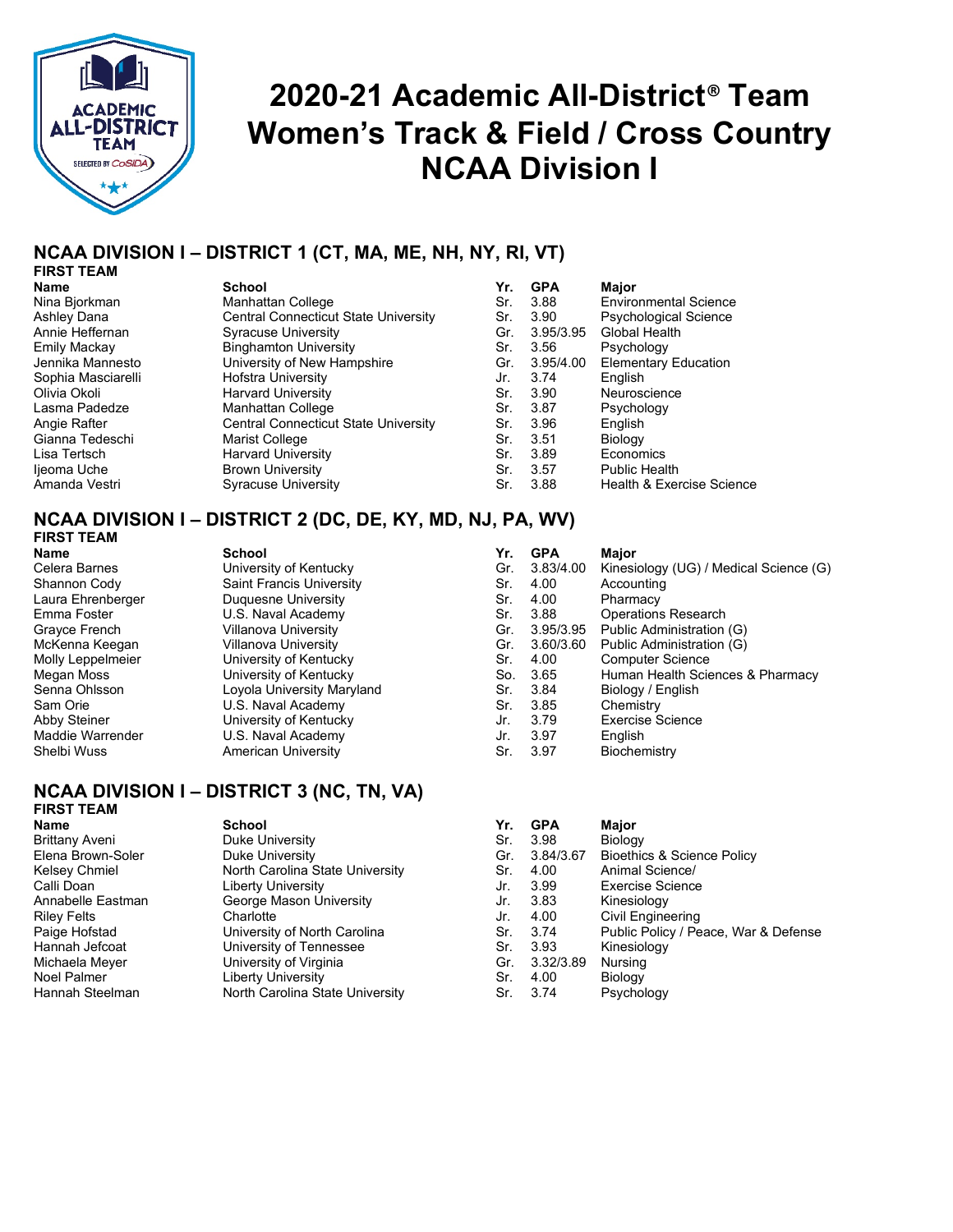

## **2020-21 Academic All-District**® **Team Women's Track & Field / Cross Country NCAA Division I**

## **NCAA DIVISION I – DISTRICT 4 (AL, FL, GA, PR, SC)**

## **FIRST TEAM**

| uuuu                            |
|---------------------------------|
| University of South Alabama     |
| University of Alabama           |
| University of Alabama           |
| <b>Florida State University</b> |
| University of Georgia           |
| <b>Furman University</b>        |
| University of Alabama           |
| Georgia Tech                    |
| University of North Alabama     |
| <b>Florida State University</b> |
| University of Alabama           |

## **NCAA DIVISION I – DISTRICT 5 (IL, IN, MI, OH)**

# **FIRST TEAM**

## **Name School Yr. GPA Major** McKenzie Altmayer Bradley University Alice Hill The University of Michigan Sarmen Kochogy, Europe Butler University of Michigan Sydney Laufenberg Illinois State University<br>Jenna Magness **Internal Science Consumer Science (G)** Jenna Magness Michigan State University<br>Jocelyn Quilse State University Jocelyn Quilse Indiana State University<br>
Stephanie Sherman<br>
University of Toledo Rachel Tanczos **University of Notre Dame**<br>
Grace Tennant **Notal State University** Kent State University

| <b>Name</b>          | <b>School</b>               | Yr. | <b>GPA</b> | <b>Major</b>                                |
|----------------------|-----------------------------|-----|------------|---------------------------------------------|
| <b>Emilie Berge</b>  | University of South Alabama | Gr. | 3.98/4.00  | Biology (UG) / Environmental Toxicology (G) |
| Mercy Chelangat      | University of Alabama       | Jr. | 3.67       | <b>Public Health</b>                        |
| Tamara Clark         | University of Alabama       | Sr. | 3.57       | Public Health                               |
| Addi Coggins         | Florida State University    | Jr. | 3.99       | Marketing                                   |
| Jessica Drop         | University of Georgia       | Sr. | 3.90       | Cellular Biology                            |
| Emma Kuntz           | <b>Furman University</b>    | Sr. | 3.93       | Mathematics / Economics                     |
| Daija Lampkin        | University of Alabama       | Sr. | 4.00       | Public Health / Pre-Med                     |
| <b>Bria Matthews</b> | Georgia Tech                | Gr. | 3.92/3.70  | Electrical & Computer Engineering           |
| Kara Nix             | University of North Alabama | Sr. | 4.00       | Industrial Hygiene / Chemistry              |
| Maudie Skyring       | Florida State University    | Gr. | 4.00/3.92  | Marketing                                   |
| Samantha Zelden      | University of Alabama       | Gr. | 4.00/4.00  | Exercise Science (UG) / Kinesiology (G)     |

| <b>Name</b>        | School                       | Yr. | <b>GPA</b> | Maior                                                |
|--------------------|------------------------------|-----|------------|------------------------------------------------------|
| McKenzie Altmayer  | <b>Bradley University</b>    | Gr. | 3.96/4.00  | <b>English Creative Writing</b>                      |
| Gabby Bailey       | Kent State University        | Jr. | 3.55       | <b>Exercise Science</b>                              |
| Casey Bogues       | University of Dayton         | So. | 3.74       | Middle Childhood Education / Intervention Specialist |
| Alice Hill         | University of Michigan       | Sr. | 4.00       | Ecology, Evolution & Biodiversity / Neuroscience     |
| Karmen Koch        | <b>Butler University</b>     | Jr. | 3.99       | Pharmacy                                             |
| Sydney Laufenberg  | Illinois State University    | Gr. | 3.57/4.00  | Family & Consumer Sciences (G)                       |
| Jenna Magness      | Michigan State University    | Sr. | -3.51      | <b>Chemical Engineering</b>                          |
| Jocelyn Quilse     | Indiana State University     | Sr. | 3.78       | Communication                                        |
| Stephanie Sherman  | University of Toledo         | Sr. | 3.94       | <b>Bioengineering</b>                                |
| Rachel Tanczos     | University of Notre Dame     | Sr. | -3.91      | Psychology / Theology                                |
| Grace Tennant      | Kent State University        | Sr. | 3.81       | <b>Physical Education</b>                            |
| <b>Ashley Tutt</b> | Northern Illinois University | Sr. | 3.85       | History                                              |

### **NCAA DIVISION I – DISTRICT 6 (AR, IA, LA, MN, MO, MS, MT, ND, SD, WI, WY) FIRST TEAM**

| Name               | <b>School</b>                 | Yr. | <b>GPA</b> | Maior                                            |
|--------------------|-------------------------------|-----|------------|--------------------------------------------------|
| Sydney Anderson    | Louisiana Tech University     | Sr. | 3.51       | Comp. Science / Cyber Security & Cloud Computing |
| Nastassia Campbell | University of Arkansas        | Jr. | 4.00       | Communication                                    |
| Lisa Gunnarsson    | Louisiana State University    | Sr. | 4.00       | <b>Mechanical Engineering</b>                    |
| Shelby Gunnells    | North Dakota State University | Gr. | 4.00/4.00  | Geology                                          |
| Bethany Hasz       | University of Minnesota       | Gr. | 3.96/4.00  | Sport & Exercise Science                         |
| Abby Kohut-Jackson | University of Minnesota       | Sr. | 3.93       | <b>Spanish Studies</b>                           |
| Val Larson         | University of Minnesota       | Gr. | 3.89/4.00  | Sport & Exercise Science                         |
| Cailie Logue       | <b>Iowa State University</b>  | Sr. | 4.00       | Kinesiology                                      |
| Carla Nicosia      | Montana State University      | Gr. | 3.49/4.00  | Exercise Physiology & Nutrition                  |
| Babette Vandeput   | Arkansas State University     | Sr. | 3.58       | <b>Mechanical Engineering</b>                    |
| Amira Young        | University of Minnesota       | Jr. | 3.36       | Kinesiology                                      |
|                    |                               |     |            |                                                  |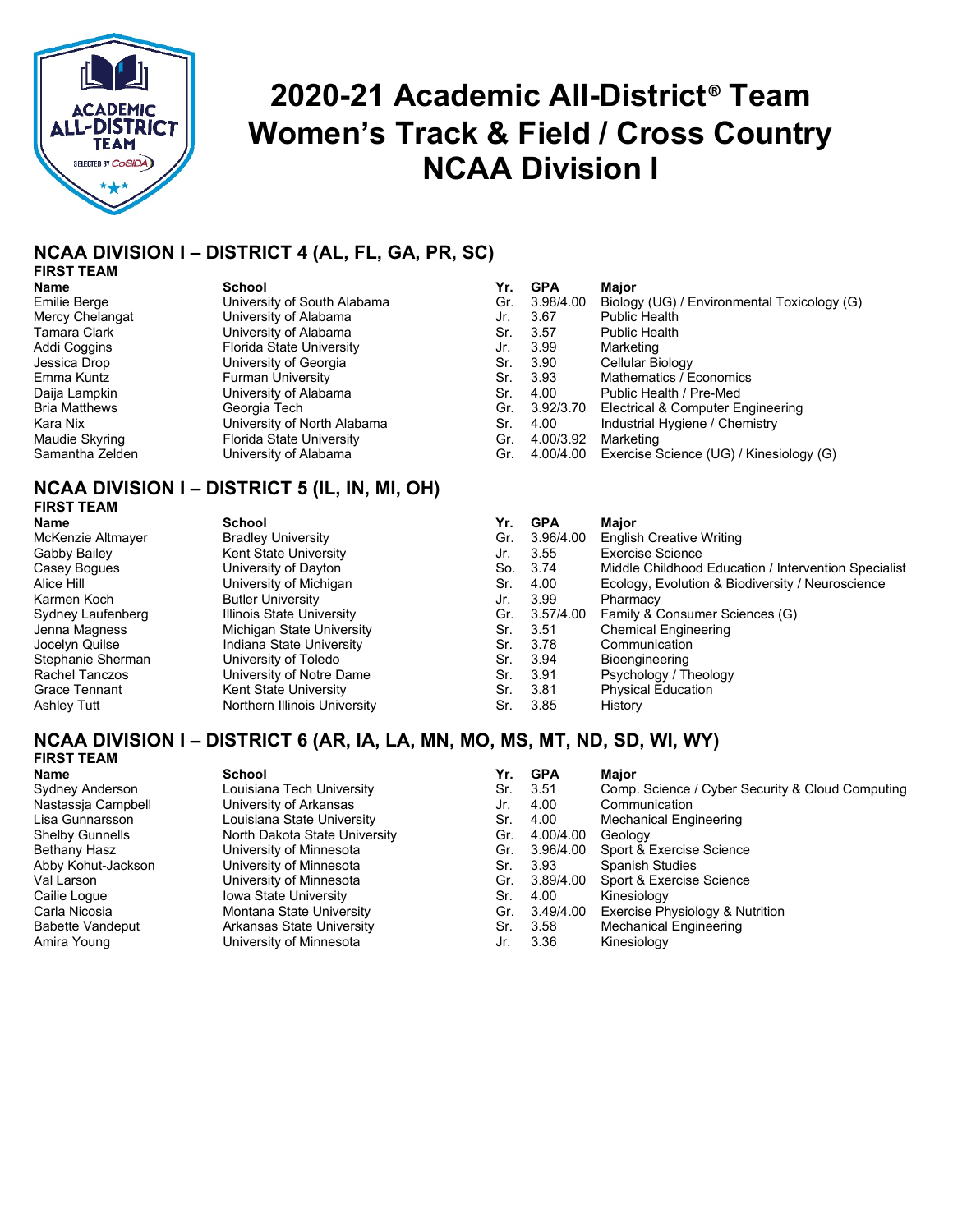

## **2020-21 Academic All-District**® **Team Women's Track & Field / Cross Country NCAA Division I**

## **NCAA DIVISION I – DISTRICT 7 (CO, ID, KS, NE, NM, NV, OK, TX)**

## **FIRST TEAM**

Bailey Ashmore<br>Ariane Ballner Andrianna Jacobs<br>Mazie Larsen Aaliyah Miller<br>Kaitlin Smith Taylor Somers Sasha Wells

| Name             | <b>School</b>                     | Yr. | GPA       | Maior                                                |
|------------------|-----------------------------------|-----|-----------|------------------------------------------------------|
| Nicola Ader      | University of Nevada              | Sr. | 3.78      | Criminal Justice / Political Science & Intl. Affairs |
| Bailey Ashmore   | University of North Texas         | Gr. | 4.00/4.00 | Materials Science and Engineering                    |
| Ariane Ballner   | Oklahoma State University         | Sr. | 4.00      | Management and Marketing                             |
| Sage Hurta       | University of Colorado            | Sr. | 3.98      | Chemical and Biological Engineering                  |
| Andrianna Jacobs | University of Nebraska            | Sr. | 4.00      | Broadcasting/Journalism/Psychology                   |
| Mazie Larsen     | <b>Baylor University</b>          | Jr. | 4.00      | Health Science Studies - Pre-Med/Pre-Dental          |
| Aaliyah Miller   | <b>Baylor University</b>          | Gr. | 3.47/3.66 | Sports Management                                    |
| Kaitlin Smith.   | <b>Houston Baptist University</b> | Gr. | 4.00/4.00 | Kinesiology - Sports Management                      |
| Taylor Somers    | Oklahoma State University         | Sr. | 4.00      | Psychology                                           |
| Sasha Wells      | Oral Roberts University           | Sr. | 4.00      | History                                              |

## **NCAA DIVISION I – DISTRICT 8 (AK, AZ, CA, HI, OR, UT, WA, Canada)**

## **FIRST TEAM**

| Name                 | <b>School</b>                     | Yr. | <b>GPA</b> | <b>Maior</b>                                |
|----------------------|-----------------------------------|-----|------------|---------------------------------------------|
| Alyssa Brewer        | University of Southern California | Jr. | 3.68       | Health & Human Sciences                     |
| Carmela Cardama Baez | University of Oregon              | Gr. | 3.66/3.66  | <b>Prevention Science</b>                   |
| Naomi Chin           | UC San Diego                      | So. | 4.00       | <b>Mechanical Engineering</b>               |
| Stephanie Cho        | Washington State University       | Sr. | 4.00       | Kinesiology                                 |
| Anna Cockrell        | University of Southern California | Gr. | 3.98/4.00  | Communications (UG) / Public Policy (G)     |
| Anna Gibson          | University of Washington          | Sr. | 3.97       | Environmental Science & Resource Management |
| Haley Herberg        | University of Washington          | Jr. | 3.54       | Civil Engineering                           |
| Katie Rainsberger    | University of Washington          | Sr. | -3.97      | Medical Anthropology & Global Health        |
| Isabelle Shepherd    | UC San Diego                      | So  | 4.00       | Biochemistry / Cell Biology                 |
| TeeTee Terry         | University of Southern California | Gr. | 3.69/3.83  | Communication (UG) / Entrepreneurship (G)   |
| Jorinde van Klinken  | Arizona State University          | Gr. | 3.92       | Global Management                           |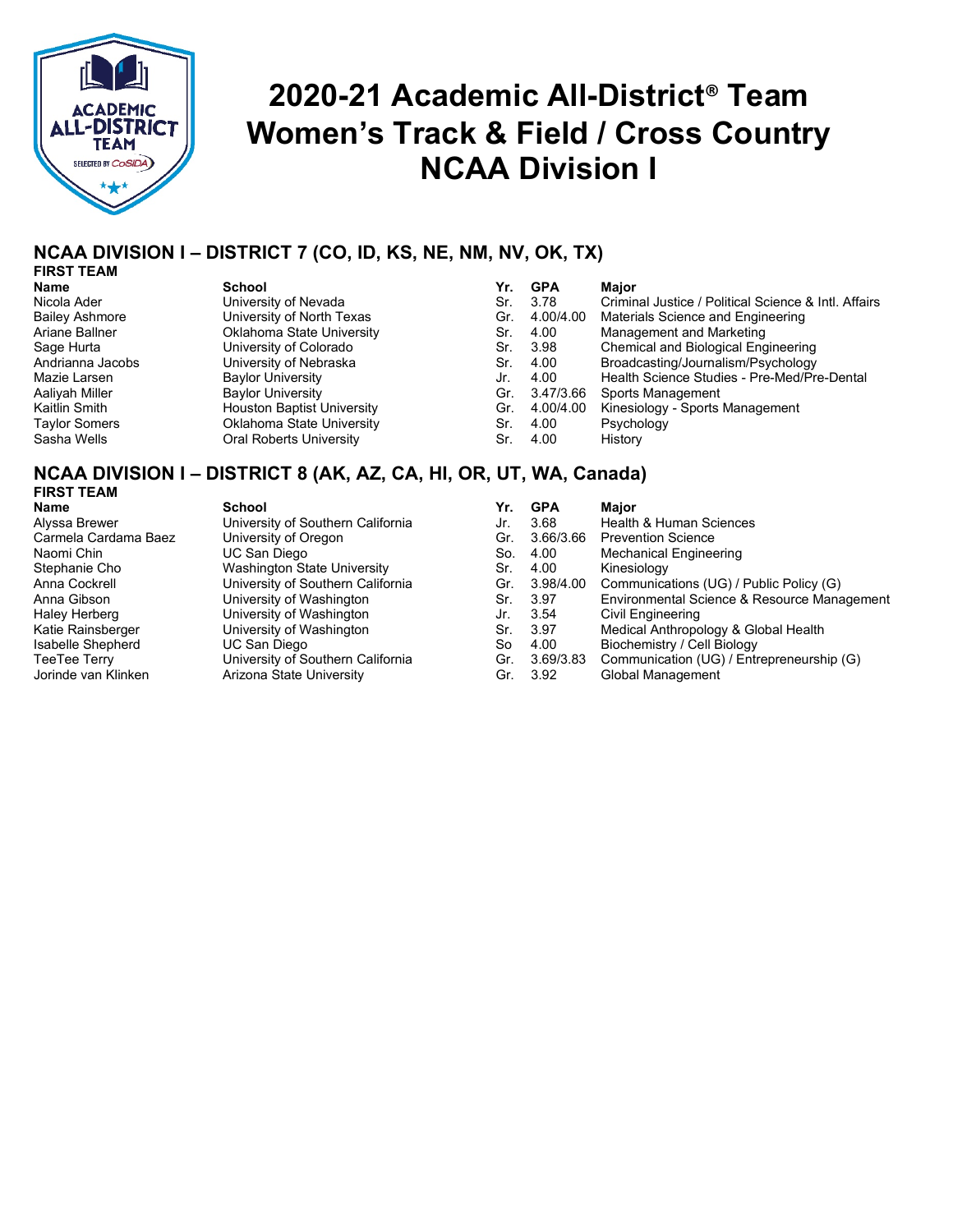

## **2020-21 Academic All-District**® **Team Women's Track & Field / Cross Country NCAA Division II**

## **NCAA DIVISION II – DISTRICT 1 (Central Atlantic, East Coast, Northeast 10)**

## **FIRST TEAM**

| .                        |                                   |     |            |                                  |
|--------------------------|-----------------------------------|-----|------------|----------------------------------|
| Name                     | <b>School</b>                     | Yr. | <b>GPA</b> | Major                            |
| Kathleen Amstad          | University of New Haven           | Gr. | 3.98/3.98  | Forensic Technology              |
| Sophia Anderle           | <b>Stonehill College</b>          | Sr. | 3.79       | Biology                          |
| Stephanie Bock           | Georgian Court University         | Sr. | 3.75       | <b>Exercise Science</b>          |
| Gabrielle Buissereth     | Adelphi University                | Jr. | 3.46       | Nursina                          |
| <b>Brittany Gable</b>    | Thomas Jefferson University       | Jr. | 3.96       | <b>Pre-Medical Studies</b>       |
| Kathleen Giusti          | Stonehill College                 | Sr. | 3.92       | <b>Health Science</b>            |
| <b>Gabrielle Griffin</b> | Adelphi University                | Jr. | 3.54       | <b>Exercise Science</b>          |
| <b>Sydney Hurwitz</b>    | <b>Bentley University</b>         | Sr. | 3.73       | <b>Actuarial Science</b>         |
| Kai Lash                 | <b>Holy Family University</b>     | Jr. | 3.40       | Pre-K-4 Education                |
| Claire Mason             | Stonehill College                 | Jr. | 3.51       | Psychology / Business Management |
| Alena Masterson          | Franklin Pierce University        | Jr. | 4.00       | Communications                   |
| Stephanie Phoenix        | <b>Franklin Pierce University</b> | Jr. | 3.92       | <b>Health Sciences</b>           |
| Alexandra Sexton         | Stonehill College                 | Sr. | 3.44       | Marketing & Graphic Design       |
| Kristen Washington       | University of New Haven           | Jr. | 3.64       | <b>Health Sciences</b>           |

## **NCAA DIVISION II – DISTRICT 2 (Central Intercollegiate, Mountain East, Pennsylvania State)**

| 1 1117.1 I LAM         |                                       |     |            |                                      |
|------------------------|---------------------------------------|-----|------------|--------------------------------------|
| Name                   | School                                | Yr. | <b>GPA</b> | Major                                |
| Hannah Altizer         | <b>Concord University</b>             | So. | 3.94       | Business Administration / Accounting |
| Tori Carr              | West Virginia Wesleyan College        | Jr. | 3.41       | Nursing                              |
| Danielle Collier       | <b>Slippery Rock University</b>       | Gr. | 3.75/4.00  | Physical Therapy (G)                 |
| Elizabeth Fleming      | <b>Wheeling University</b>            | Sr. | 3.31       | <b>Exercise Science</b>              |
| Caroline Fodor         | <b>Wheeling University</b>            | Jr. | 3.86       | Biology                              |
| Divonne Franklin       | California University of Pennsylvania | Jr. | 3.45       | Biology                              |
| Kyra Gerber            | Shippensburg University               | Jr. | 3.91       | Exercise Science                     |
| Hannah Kemp            | West Liberty University               | So. | 3.96       | Exercise Physiology                  |
| Lauren Leaman          | West Virginia Wesleyan College        | Gr. | 3.50/3.50  | <b>Business Administration</b>       |
| Jaleesa Mackey         | California University of Pennsylvania | Sr. | 3.71       | <b>Athletic Training</b>             |
| Kasey McNamara         | University of Charleston              | Jr. | 3.64       | Digital Media & Design               |
| <b>Nazirah Purnell</b> | Lincoln University                    | Sr. | 3.92       | <b>Political Science</b>             |
| Jena Reinheimer        | <b>Slippery Rock University</b>       | Jr. | 4.00       | Finance                              |
| Danielle Stewart       | <b>Wheeling University</b>            | Sr. | 3.89       | Exercise Science / Nursing           |
| Maggie Thompson        | <b>Concord University</b>             | So. | 3.44       | <b>Health Science</b>                |
| Alena Wisniewski       | <b>Gannon University</b>              | Sr. | 3.67       | <b>Physician Assistant</b>           |

## **NCAA DIVISION II – DISTRICT 3 (Conference Carolinas, Peach Belt, South Atlantic)**

**FIRST TEAM**

| Name           | <b>School</b>                  | Yr. | GPA       | Major                                       |
|----------------|--------------------------------|-----|-----------|---------------------------------------------|
| Morgan Bailey  | Carson-Newman University       | So. | 4.00      | Religious Studies / Exercise Science        |
| Marlee Baker   | Carson-Newman University       | So. | 4.00      | Psychology                                  |
| Maria Chellah  | Lincoln Memorial University    | Jr. | 3.50      | Biology                                     |
| Kylie Dahlberg | Lenoir-Rhyne University        | Sr. | 3.97      | Biology                                     |
| Meg Davis      | King University                | Jr. | 3.89      | <b>Elementary Education with ESL</b>        |
| Amanda Lowe    | Carson-Newman University       | Gr. | 3.63/3.63 | <b>Business Administration</b>              |
| Jessie Mescal  | <b>Flagler College</b>         | Jr. | 3.94      | Strategic Communications / Public Relations |
| Susan Nelson   | Carson-Newman University       | So. | 4.00      | <b>Exercise Science</b>                     |
| Katy Neubert   | <b>King University</b>         | So. | 4.00      | Cell & Molecular Biology                    |
| Abby Owens     | Carson-Newman University       | So. | 4.00      | Math                                        |
| Rachel Strayer | Carson-Newman University       | Jr. | 3.97      | <b>Exercise Science</b>                     |
| Elise Ulseth   | Queens University of Charlotte | Jr. | 3.66      | Exercise & Sport Science                    |
| Amy Zadroga    | Carson-Newman University       | Sr. | 3.84      | <b>Exercise Science</b>                     |
|                |                                |     |           |                                             |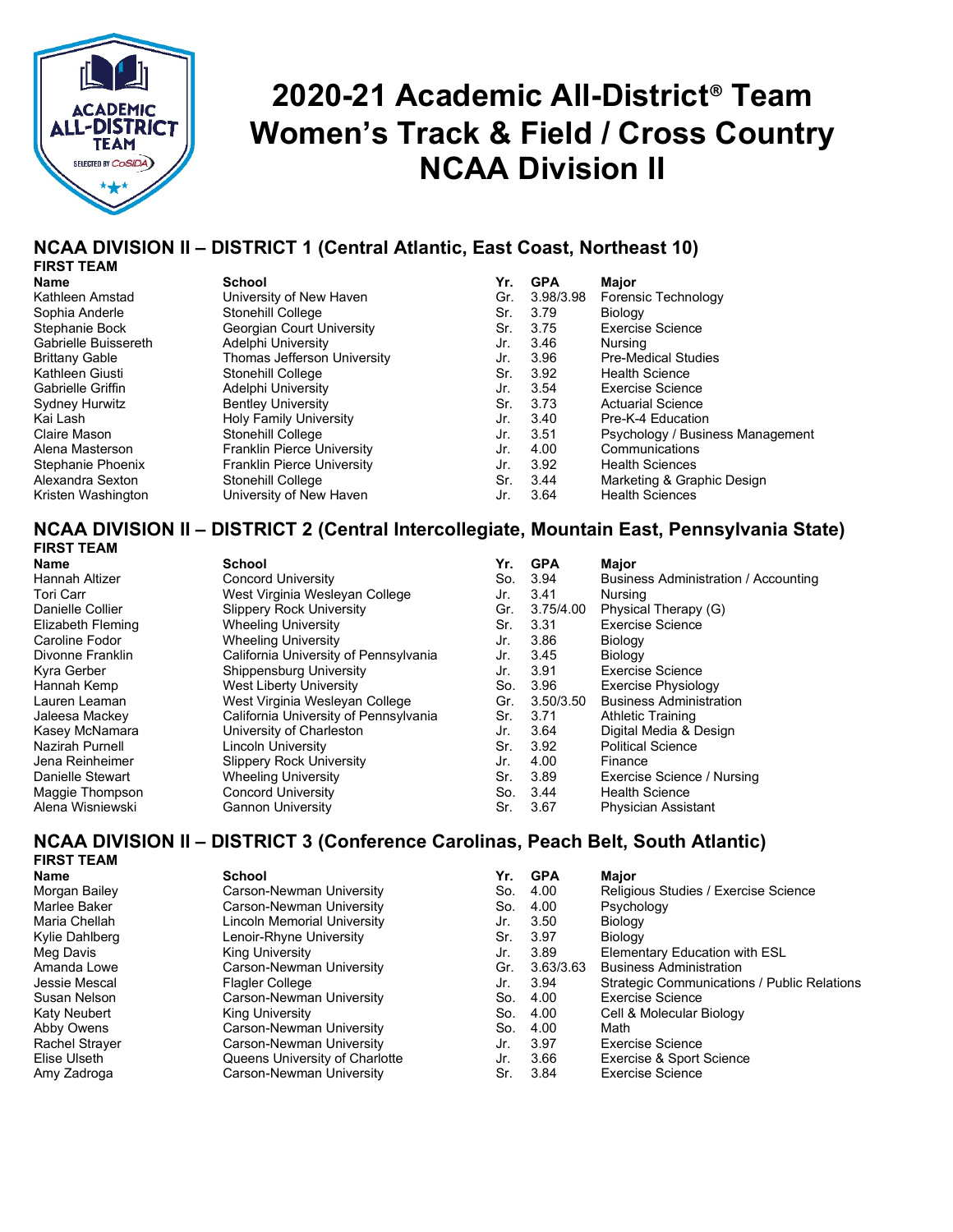

## **2020-21 Academic All-District**® **Team Women's Track & Field / Cross Country NCAA Division II**

### **NCAA DIVISION II – DISTRICT 4 (Great Lakes Intercollegiate, Great Lakes Valley, Great Midwest) FIRST TEAM**

| .,<br>۰. |  |
|----------|--|
|          |  |

Casey Berberich Taryn Christy Jennifer Comastri Maryssa Depies Marisa Gwinner Rachel Sweeney

| FIRƏI IEAM        |                                    |     |            |                                                       |
|-------------------|------------------------------------|-----|------------|-------------------------------------------------------|
| Name              | <b>School</b>                      | Yr. | <b>GPA</b> | Maior                                                 |
| Lauren Bailey     | University of Indianapolis         | Sr. | 3.70       | <b>Public Health Education &amp; Promotion</b>        |
| Casey Berberich   | Maryville University               | Sr. | 3.92       | <b>Physical Therapy</b>                               |
| Taryn Christy     | University of Illinois Springfield | Jr. | 3.97       | <b>Political Science</b>                              |
| Jennifer Comastri | University of Southern Indiana     | Gr. | 3.62/4.00  | Health Administration (G)                             |
| Maryssa Depies    | Hillsdale College                  | Sr. | 3.93       | Biochemistry                                          |
| Marisa Gwinner    | Tiffin University                  | Jr. | 3.70       | Digital Media Design                                  |
| Allison Heinzer   | Lewis University                   | Sr. | 3.76       | Special & Elementary Education                        |
| Jada Hoffman.     | Lewis University                   | Jr. | 3.75       | Public Relations / Advertising                        |
| Rachel Miller     | <b>Ashland University</b>          | Sr. | 3.96       | <b>Public Relations &amp; Strategic Communication</b> |
| Rachel Sweenev    | Cedarville University              | Sr. | 4.00       | <b>Pharmaceutical Science</b>                         |

### **NCAA DIVISION II – DISTRICT 5 (Gulf South, Southern Intercollegiate, Sunshine State) TEAM**

|  |  | ., | v |  |  |
|--|--|----|---|--|--|
|  |  |    |   |  |  |

| Name                   | <b>School</b>                               | Yr. | <b>GPA</b> | <b>Major</b>                    |
|------------------------|---------------------------------------------|-----|------------|---------------------------------|
| Ukeyvia Beckwith       | Embry-Riddle Aeronautical University (Fla.) | Sr. | 3.35       | Aerospace & Occupational Safety |
| Hannah Flemming        | Florida Southern College                    | Sr. | 4.00       | Philosophy                      |
| Ysabella Guerra        | Florida Southern College                    | Sr. | 3.95       | Biology                         |
| Sophia Gustely         | Embry-Riddle Aeronautical University (Fla.) | Jr. | 3.92       | <b>Business Administration</b>  |
| Amber Mason            | Spring Hill College                         | Jr. | 3.87       | <b>Health Science</b>           |
| Paige Patterson        | Saint Leo University                        | Jr. | 3.94       | Biology                         |
| Mary Elizabeth Shelton | Spring Hill College                         | Jr. | 3.93       | Biochemistry                    |
| Chelsea Walker         | Christian Brothers University               | Sr. | 3.74       | <b>Business Administration</b>  |
| Alyssa Zack            | Embry-Riddle University (Fla.)              | So. | 3.38       | <b>Mechanical Engineering</b>   |
| Sarah Zamot            | Florida Southern College                    | Sr. | 3.96       | Nursing                         |
|                        |                                             |     |            |                                 |

## **NCAA DIVISION II – DISTRICT 6 (Lone Star, Rocky Mountain)**

### **FIRST TEAM**

**Name School Yr. GPA Major** Caroline Bachman **Eastern New Mexico University** Sr. 4.00 Biology Zoe Baker Colorado School of Mines Jr. 4.00 Computer Science Summer Grubbs University of Texas at Tyler Jr. 4.00 Biology Yasmine Hernandez Colorado State University - Pueblo Sr. 3.69 Nursing Jenna McKinley Colorado State University - Pueblo Sr. 3.96<br>Hannah Miller Colorado School of Mines So. 3.85 Xiomara Robinson Black Hills State University So. 3.73 Biology Caroline Schwab Oklahoma Christian University Jr. 3.71 Biology / Pre-Med Hailey Streff Colorado State University - Pueblo Jr. 3.96 Biology Mia Van Oudsthoorn Angelo State University Sr. 3.97 Chemistry West Texas A&M University Jr.

General Business (UG) / MBA (G) Valda Kabia West Texas A&M University Gr. 3.95/3.72 Health Sciences (UG) / MBA (G) So. 3.85 Environmental Engineering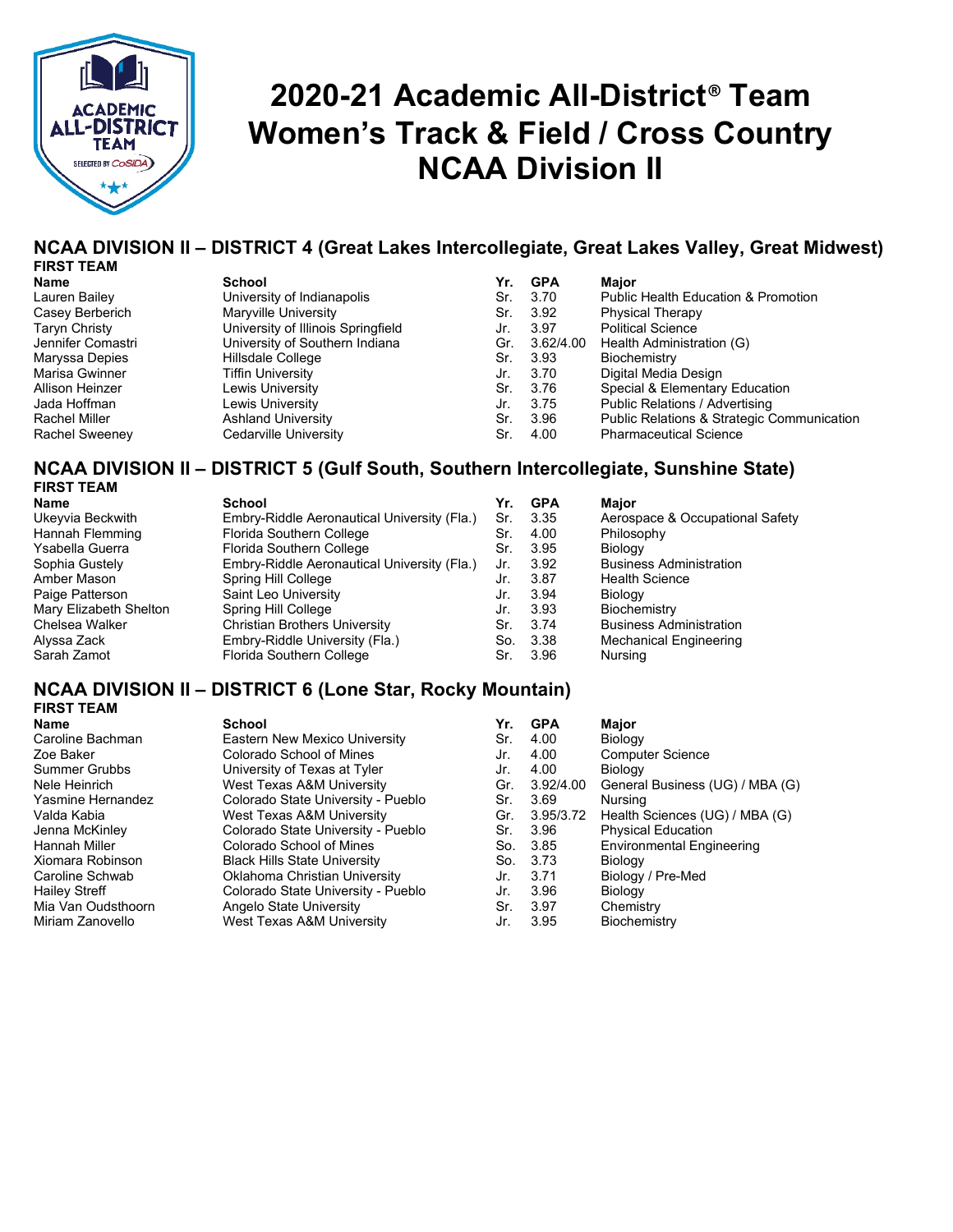

## **2020-21 Academic All-District**® **Team Women's Track & Field / Cross Country NCAA Division II**

### **NCAA DIVISION II – DISTRICT 7 (Great American, Mid-America, Northern Sun) FIRST TEAM**

| . .<br>.,<br>v |  |
|----------------|--|
|                |  |

WPatty Jo English Augustana University<br>Laia Gonzalez **Music Music University of Central** M Kara Lindberg Concordia-St. Paul Sr. 4.00 Accounting Mearah Miedema **Augustana University** D'Andra Morris **University of Mary Strategier Administration Communistration Communistration (D)**<br>Pittsburg State University Ida Narbuvoll University of Mary Gr. 3.76/4.00 Engineering (UG) / Project Management (G) Virgi Scardanzan **Washburn University**<br>Hannah VanBuskirk. 3.9.1 University of Central

**Name School Yr. GPA Major** University of Central Missouri Haven Lander Pittsburg State University Southwest Minnesota State University Trace Mosby **Pittsburg State University**<br> **Prime State University of Mary** University of Central Missouri

| .   | <b>. .</b> | majur                                      |
|-----|------------|--------------------------------------------|
| Jr. | 4.00       | History / Government (double major)        |
| Sr. | 3.88       | Design & Drafting Technology               |
| Gr. | 3.94/4.00  | Human Resource Development                 |
| Sr. | 4.00       | Accounting                                 |
| Sr. | 3.76       | <b>Elementary Education</b>                |
| Sr. | 4.00       | Art / Education                            |
| Sr. | 3.70       | <b>Business Administration / Marketing</b> |
| Sr. | 3.73       | Management                                 |
| Gr. | 3.76/4.00  | Engineering (UG) / Project Management (G)  |
| Sr. | 3.91       | Kinesiology                                |
| Sr. | 4.00       | <b>Criminal Justice</b>                    |

#### **NCAA DIVISION II – DISTRICT 8 (California Collegiate, Great Northwest, Pacific West) FIRST TEAM**

**Name School Yr. GPA Major** Chinenye Agina Azusa Pacific University Sr. 3.79 Kinesiology Seattle Pacific University Ayana Fields Cal Poly Pomona Jr. 3.70 Kinesiology Dania Holmberg Seattle Pacific University Sr. 3.91 Psychology Hava Turner **Academy of Art University** Jr. 3.76 Motion Pictures Academy of Art University **Television Contains Academy** of Art University Green Academy of Art Division Contains Series Series Contains Series Series Series Sara Wagenveld Azusa Pacific University Gr. 3.96/3.96 English (G) Azusa Pacific University **Narrow Sr. 3.70** Biology & Humanities

Elle Alexander Azusa Pacific University Gr. 3.89/4.00 Leadership Bethany Danner **Northwest Nazarene University** Sr. 4.00 Secondary Education Natalia Novak Academy of Art University Sr. 3.82 Communications & Media Technologies<br>Nora Pizzella Chico State Chico State Sr. 3.92 Environmental Science / Geography Nora Pizzella Chico State Sr. 3.92 Environmental Science / Geography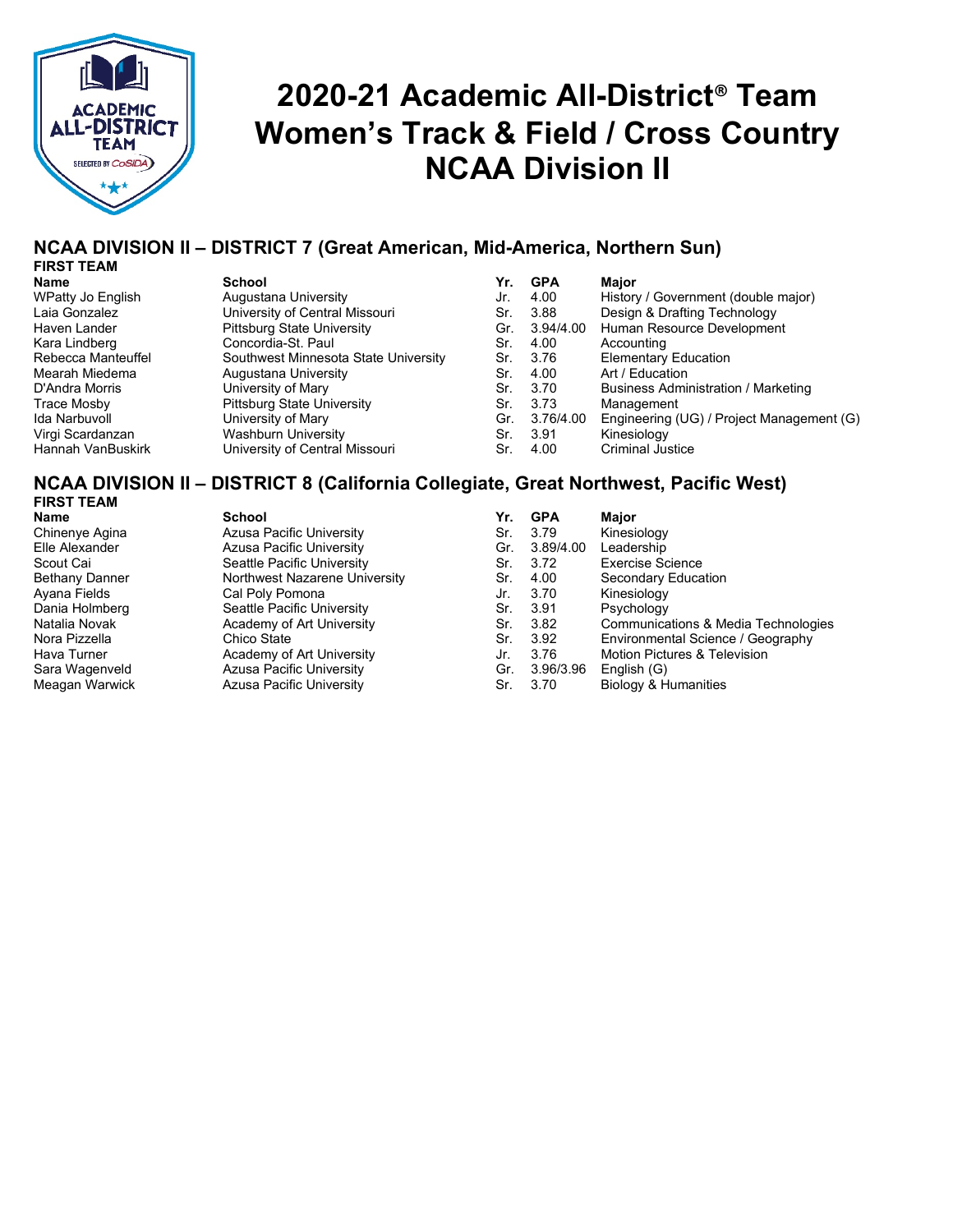

## **2020-21 Academic All-District**® **Team Women's Track & Field / Cross Country NCAA Division III**

## **NCAA DIVISION III – DISTRICT 1 (MA, ME)**

## **FIRST TEAM**

Skylar Barthelmes<br>Katie Collins Emily LaPlante Sydney Packard Melissa Rowland Sophia Slovenski<br>Arden Tanner Katie Williams

| .                 | -----                           |     |           | wav                                   |
|-------------------|---------------------------------|-----|-----------|---------------------------------------|
| Katie Bacher      | MIT                             | Gr. | 4.00/4.00 | <b>Computer Science</b>               |
| Skylar Barthelmes | Worcester Polytechnic Institute | Gr. | 3.67/3.66 | Mechanical Engineering                |
| Katie Collins     | MIT                             | Sr. | 4.00      | <b>Brain &amp; Cognitive Sciences</b> |
| Izzi Gengaro      | MIT                             | Jr. | 4.00      | Chemical-Biological Engine            |
| Emily LaPlante    | Springfield College             | Sr. | 3.80      | Athletic Training                     |
| Sydney Packard    | Worcester Polytechnic Institute | Gr. | 3.95/4.00 | <b>Chemical Engineering</b>           |
| Melissa Rowland   | <b>Tufts University</b>         | Sr. | 3.98      | <b>Electrical Engineering</b>         |
| Sophia Slovenski  | University of Southern Maine    | Jr. | 3.94      | <b>Exercise Science</b>               |
| Arden Tanner      | Worcester Polytechnic Institute | Sr. | -3.97     | Biomedical Engineering / M            |
| Katie Williams    | міт                             | Sr. | -3.84     | <b>Biological Engineering</b>         |

| <b>School</b>                   | Yr. | <b>GPA</b> | Major                                                       |
|---------------------------------|-----|------------|-------------------------------------------------------------|
| MIT                             | Gr. |            | <b>Computer Science</b>                                     |
| Worcester Polytechnic Institute | Gr. |            | Mechanical Engineering                                      |
| MIT                             | Sr. |            | <b>Brain &amp; Cognitive Sciences</b>                       |
| MIT                             | Jr. | 4.00       | Chemical-Biological Engineering                             |
| Springfield College             | Sr. | 3.80       | <b>Athletic Training</b>                                    |
| Worcester Polytechnic Institute | Gr. |            | <b>Chemical Engineering</b>                                 |
| <b>Tufts University</b>         | Sr. |            | <b>Electrical Engineering</b>                               |
| University of Southern Maine    | Jr. | 3.94       | <b>Exercise Science</b>                                     |
| Worcester Polytechnic Institute | Sr. |            | Biomedical Engineering / Mechanical Engineering             |
| MIT                             | Sr. | 3.84       | <b>Biological Engineering</b>                               |
|                                 |     |            | 4.00/4.00<br>3.67/3.66<br>4.00<br>3.95/4.00<br>3.98<br>3.97 |

## **NCAA DIVISION III – DISTRICT 2 (CT, DC, DE, MD, NH, NJ, RI, VT, WV)**

**FIRST TEAM**

| งนเบบเ                            |
|-----------------------------------|
| Johns Hopkins University          |
| Stevens Institute of Technolog    |
| Stockton University               |
| <b>Montclair State University</b> |
| <b>Johns Hopkins University</b>   |
| Middlebury College                |
| <b>Johns Hopkins University</b>   |
| <b>Johns Hopkins University</b>   |
| <b>Johns Hopkins University</b>   |
| <b>Stockton University</b>        |
|                                   |

## **NCAA DIVISION III – DISTRICT 3 (NY) FIRST TEAM**

| Name               | <b>School</b>                     | Yr. | GPA       | Maior                                           |
|--------------------|-----------------------------------|-----|-----------|-------------------------------------------------|
| Ella Baran         | Johns Hopkins University          | Jr. | 3.55      | <b>Environmental Engineering</b>                |
| Gina Dello Russo   | Stevens Institute of Technology   | Gr. | 3.94/4.00 | Mechanical Engineering / Sociotechnical Systems |
| Susann Foley       | <b>Stockton University</b>        | Jr. | 3.95      | <b>Exercise Science</b>                         |
| Christine Griffith | <b>Montclair State University</b> | Gr. | 3.90/3.99 | Industrial Organizational Psychology            |
| Annie Gutierrez    | Johns Hopkins University          | Sr. | 3.66      | Chemical & Biomolecular Engineering             |
| Cassie Kearnev     | Middlebury College                | Jr. | 3.81      | Psychology                                      |
| Ariel Keklak       | Johns Hopkins University          | Sr. | 3.77      | Molecular & Cellular Biology                    |
| Veronica Montane   | Johns Hopkins University          | Sr. | 3.57      | Neuroscience                                    |
| Therese Olshanski  | Johns Hopkins University          | Sr. | 3.60      | <b>Public Health</b>                            |
| Lauren Preston     | <b>Stockton University</b>        | Jt. | 4.00      | <b>Health Science</b>                           |

| <b>FIRST TEAM</b>        |                         |     |           |                                             |
|--------------------------|-------------------------|-----|-----------|---------------------------------------------|
| Name                     | <b>School</b>           | Yr. | GPA       | Maior                                       |
| Eileen Bequette          | University of Rochester | Sr. | 3.64      | Mechanical Engineering                      |
| Logan Bruce              | Ithaca College          | Jr. | 3.65      | <b>Clinical Health Studies</b>              |
| Michaela Burrell         | University of Rochester | Sr. | 3.44      | Ecology & Evolutionary Biology              |
| Parley Hannan            | Ithaca College          | Sr. | -3.59     | Integrative Studies                         |
| Samantha Healy           | Ithaca College          | Sr. | -3.82     | Psychology                                  |
| Jordan Hurlbut           | University of Rochester | Gr. | -3.52     | Microbiology                                |
| Meghan Matheny           | Ithaca College          | Jr. | 3.89      | <b>Business Administration</b>              |
| <b>Madison Mulder</b>    | <b>SUNY Geneseo</b>     | Jr. | 3.84      | <b>Business Administration / Psychology</b> |
| <b>Emily Pomainville</b> | <b>SUNY Geneseo</b>     | Sr. | 3.80      | English Literature / Gender & Women Studies |
| <b>Brooke Stanley</b>    | RIT                     | Gr. | 3.98/4.00 | Mechanical Engineering                      |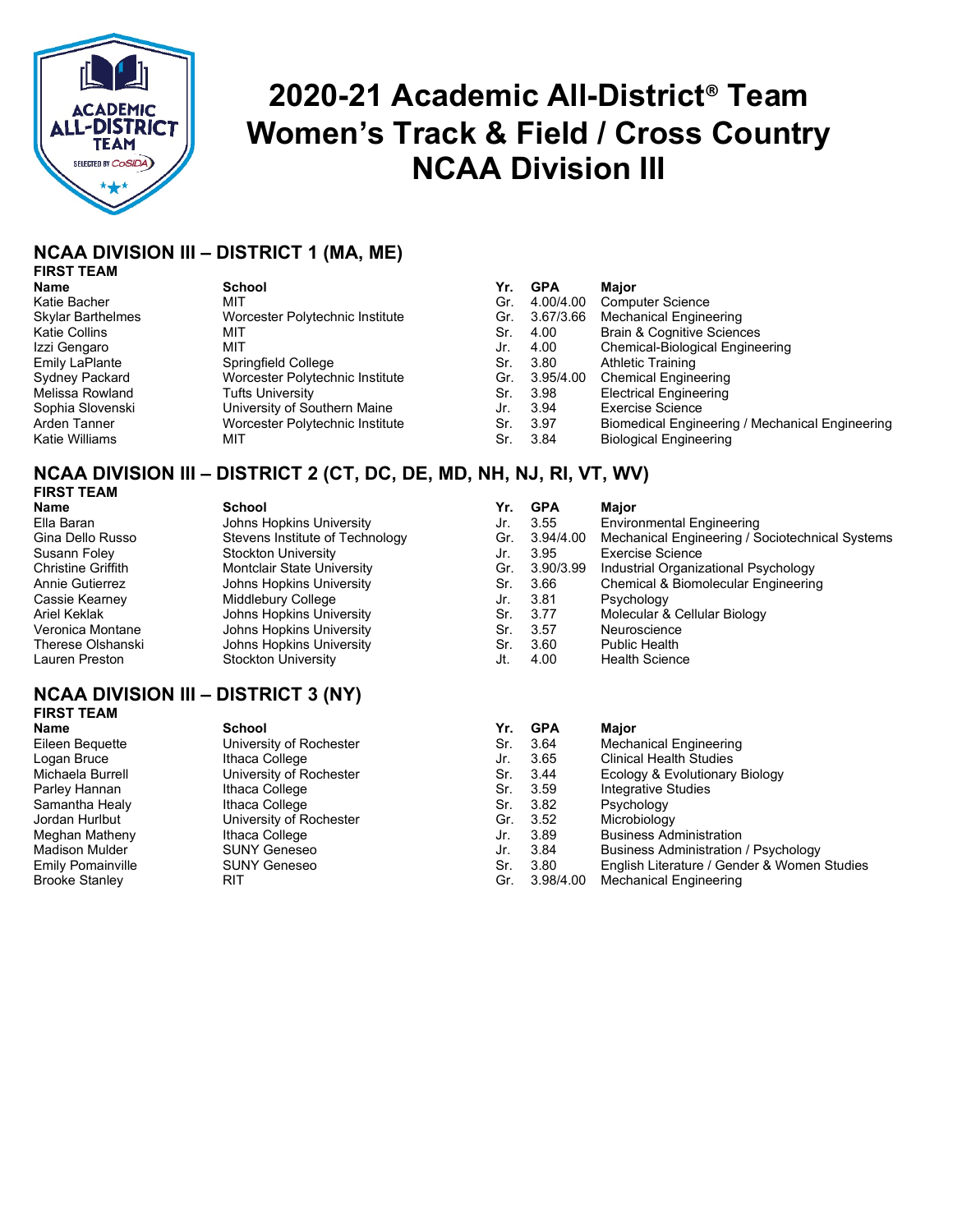

## **2020-21 Academic All-District**® **Team Women's Track & Field / Cross Country NCAA Division III**

## **NCAA DIVISION III – DISTRICT 4 (PA)**

## **FIRST TEAM**

**Name School Yr. GPA Major** Marielle Avola Muhlenberg College<br>
Elizabethtown Collec Erin Doherty Elizabethtown College<br>
Mica Hanish **Allegheny College** Allegheny College Sarah Lucas Allegheny College Sr. 3.81 Psychology Natalie Novotni Moravian College<br>
Valerie Reiling Carnegie Mellon L Carnegie Mellon University Esther Seeland Messiah University<br>Selena Thomas Mestminster Collect Westminster College (PA) Lauren Wick **Lebanon Valley College** 

| Name                  | School                     | Yr. | <b>GPA</b> | Major                         |
|-----------------------|----------------------------|-----|------------|-------------------------------|
| Marielle Avola        | Muhlenberg College         | Jr. | 3.99       | Neuroscience                  |
| Erin Doherty          | Elizabethtown College      | Gr. | 3.89/3.97  | Occupational Therapy          |
| Mica Hanish           | Allegheny College          | Sr. | 4.00       | <b>Mathematics</b>            |
| Sarah Lucas           | Allegheny College          | Sr. | 3.81       | Psychology                    |
| Natalie Novotni       | Moravian College           | Sr. | 3.94       | Nursing                       |
| Valerie Reiling       | Carnegie Mellon University | Sr. | 4.00       | <b>Mechanical Engineering</b> |
| <b>Esther Seeland</b> | Messiah University         | Jr. | 3.99       | <b>Biomedical Engineering</b> |
| Selena Thomas         | Westminster College (PA)   | Sr. | 3.65       | <b>International Business</b> |
| Lauren Wick           | Lebanon Valley College     | Sr. | 3.90       | <b>Physical Therapy</b>       |
| Tessa Zamolvi         | Misericordia University    | Sr. | 3.78       | Speech Language Pathology     |

## **NCAA DIVISION III – DISTRICT 5 (AL, AR, FL, GA, KY, MO, MS, NC, PR, SC, TN, VA)**

## **FIRST TEAM**

Rachel Sullivan **Rhodes College**<br>
Nakiyah Washington Piedmont College Nakiyah Washington<br>Jackie Wilson

**Name School Yr. GPA Major** Stephanie Burnett **University of Lynchburg**<br>
Julia Dannenbaum **Management Washington University** in Washington University in St. Louis Lizzie Davis **Dick Lynchburg**<br>Adrianna DeSantis **Adrian** Christopher Newport Un Adrianna DeSantis Christopher Newport University<br>Eka Jose Christopher Washington University in St. Lo Allison Shelly **Eastern Mennonite University**<br> **Zoe Stauffer Eastern Christopher Newport University** Christopher Newport University

| name               | pcnool                                |     | II. GPA       | maior                                                |
|--------------------|---------------------------------------|-----|---------------|------------------------------------------------------|
| Stephanie Burnett  | University of Lynchburg               | Sr. | 3.95          | Management & Human Resources                         |
| Julia Dannenbaum   | Washington University in St. Louis    | Sr. | 3.67          | Anthropology / Global Health & the Environment       |
| Lizzie Davis       | University of Lynchburg               | Jr. | 3.95          | <b>Biomedical Science</b>                            |
| Adrianna DeSantis  | <b>Christopher Newport University</b> | Jr. | 3.99          | Neuroscience                                         |
| Eka Jose           | Washington University in St. Louis    | Sr. | 3.94          | Biology / Anthropology / Global Health & Environment |
| Allison Shelly     | Eastern Mennonite University          | Jr. | 4.00          | <b>Political Science</b>                             |
| Zoe Stauffer       | <b>Christopher Newport University</b> | Sr. | 4.00          | Cellular, Molecular & Physiological Biology          |
| Rachel Sullivan    | Rhodes College                        | So. | - 3.81        | Economics                                            |
| Nakiyah Washington | <b>Piedmont College</b>               | So. | - 3.95        | <b>Elementary Education</b>                          |
|                    |                                       |     | $\sim$ $\sim$ | .                                                    |

### University of Lynchburg Channel St. 3.88 Biomedical Science

## **NCAA DIVISION III – DISTRICT 6 (MI, MN, WI) FIRST TEAM**

| Liana Blomgren     | The College of St. Scholastica        | Sr. | 4.00  | Exercise Physiology          |
|--------------------|---------------------------------------|-----|-------|------------------------------|
| Helen Dolan        | Hamline University                    | Sr. | 3.96  | <b>Studio Arts</b>           |
| Larkin Hoepner     | University of Wisconsin-Stevens Point | Sr. | 3.84  | Hydrology                    |
| Hannah Kenny       | Hope College                          | Sr. | 3.95  | Spanish / Social Work        |
| Emma Lawrence      | University of Wisconsin-La Crosse     | Jr. | 3.77  | Biology                      |
| Alexandra Maddux   | <b>Hamline University</b>             | Jr. | 3.95  | Accounting                   |
| Annie Needs        | Calvin University                     | Sr. | 3.95  | <b>Chemical Engineering</b>  |
| Birgen Nelson      | Gustavus Adolphus College             | So. | -3.97 | Classics / Political Science |
| Shelby Nickels     | University of Wisconsin-Whitewater    | Sr. | 3.95  | Accounting & Finance         |
| Savannah Rygiewicz | University of Wisconsin-La Crosse     | Sr. | 3.80  | Public Health                |
| Sydney Thompson    | University of Wisconsin-Oshkosh       | Sr. | 3.95  | Finance                      |
| Paige Woldt        | St. Olaf College                      | Sr. | 3.76  | Chemistry / Psychology       |
|                    |                                       |     |       |                              |

| Name               | <b>School</b>                         | Yr. | <b>GPA</b> | <b>Major</b>                |
|--------------------|---------------------------------------|-----|------------|-----------------------------|
| Liana Blomgren     | The College of St. Scholastica        | Sr. | 4.00       | <b>Exercise Physiology</b>  |
| Helen Dolan        | <b>Hamline University</b>             | Sr. | 3.96       | <b>Studio Arts</b>          |
| Larkin Hoepner     | University of Wisconsin-Stevens Point | Sr. | 3.84       | Hydrology                   |
| Hannah Kenny       | Hope College                          | Sr. | 3.95       | Spanish / Social Work       |
| Emma Lawrence      | University of Wisconsin-La Crosse     | Jr. | 3.77       | Biology                     |
| Alexandra Maddux   | <b>Hamline University</b>             | Jr. | 3.95       | Accounting                  |
| Annie Needs        | Calvin University                     | Sr. | 3.95       | <b>Chemical Engineering</b> |
| Birgen Nelson      | Gustavus Adolphus College             | So. | 3.97       | Classics / Political Scien  |
| Shelby Nickels     | University of Wisconsin-Whitewater    | Sr. | 3.95       | Accounting & Finance        |
| Savannah Rygiewicz | University of Wisconsin-La Crosse     | Sr. | 3.80       | <b>Public Health</b>        |
| Sydney Thompson    | University of Wisconsin-Oshkosh       | Sr. | 3.95       | Finance                     |
| Paige Woldt        | St. Olaf College                      | Sr. | 3.76       | Chemistry / Psychology      |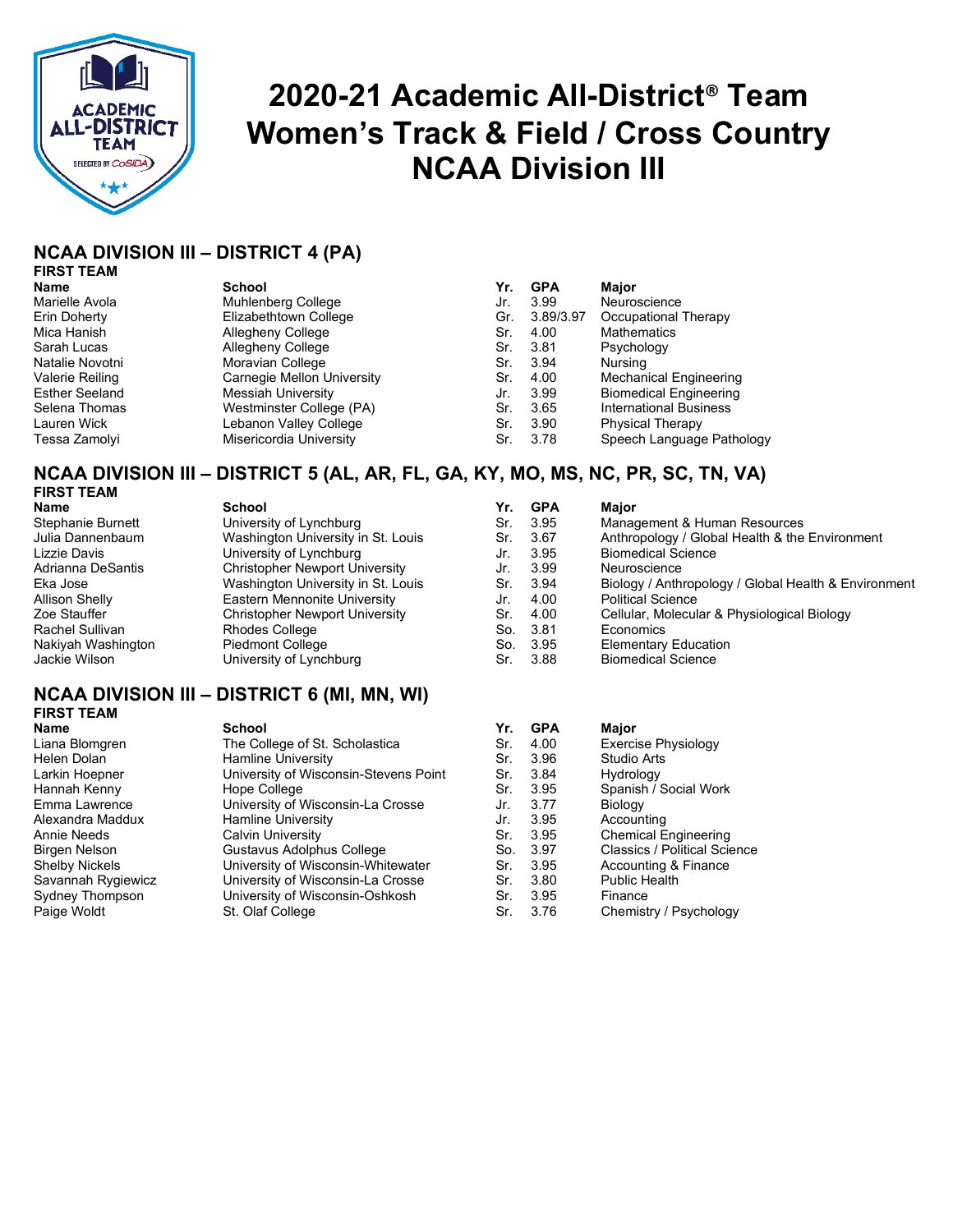

## **2020-21 Academic All-District**® **Team Women's Track & Field / Cross Country NCAA Division III**

## **NCAA DIVISION III – DISTRICT 7 (IL, IN, OH)**

| <b>FIRST TEAM</b> |  |
|-------------------|--|
| <b>Name</b>       |  |
| $\Lambda$ Distri  |  |

Valerie Obear Trine University

**Name School Yr. GPA Major** Ayana Blair **Illinois Wesleyan University** Katie Bonney North Central College Cameron Bujaucius John Carroll University Favor Ezewuzie **Michary Wheaton College (Illinois)**<br>
Olivia Hurtt **St. 3.71 Elementary Education**<br>

Subhicarroll University John Carroll University Rachel TerHaar **Brach University of Chicago**<br>
Kenadee Wayt **New University of Mount University** Kenadee Wayt University of Mount Union So. 4.00 Biology Illinois Wesleyan University **Sr. 3.86** Neuroscience

| <b>NATIE</b>                                     | וטטווטט                      |     | 11. V.M              | <b>IVIQIUI</b>                         |
|--------------------------------------------------|------------------------------|-----|----------------------|----------------------------------------|
| Ayana Blair                                      | Illinois Wesleyan University | Sr. | -3.82                | Biochemistry                           |
| Katie Bonney                                     | North Central College        | Sr. | 3.79                 | Psychology                             |
| Cameron Bujaucius                                | John Carroll University      | Jr. | 3.86                 | Psychology                             |
| <b>Favor Ezewuzie</b>                            | Wheaton College (Illinois)   | Sr. | -3.71                | <b>Elementary Education</b>            |
| Olivia Hurtt                                     | John Carroll University      | Jr. | 3.99                 | Biology                                |
| Valerie Obear                                    | Trine University             | Jr. | 3.92                 | <b>Forensic Science</b>                |
| <b>Emily Smatlak</b>                             | Anderson University          | Sr. | 3.93                 | National Security Studies / Psychology |
| Rachel TerHaar                                   | University of Chicago        | Jr. | 3.90                 | Neuroscience                           |
| Kenadee Wayt                                     | University of Mount Union    | So. | 4.00                 | Biology                                |
| $\mathcal{V}$ alaa $\mathcal{V}$ , $\mathcal{M}$ | Illingia Maglavan Llubrandhr |     | $\sim$ $\sim$ $\sim$ |                                        |

## **NCAA DIVISION III – DISTRICT 8 (AK, AZ, CA, CO, HI, IA, ID, KS, LA, MT, ND, NE) (NM, NV, OK, OR, SD, TX, UT, WA, WY, Canada)**

#### **FIRST TEAM**

**Name School Yr. GPA Major** Loras College University of Dubuque **Wartburg College** Wartburg College University of Mary Hardin-Baylor Loras College Wartburg College Texas Lutheran University<br>Loras College Stevie Lambe Loras College Jr. 3.78 Elementary Education Nebraska Wesleyan University Loras College LeTourneau University

| Yr.   | <b>GPA</b> | Major                                |
|-------|------------|--------------------------------------|
| Jr.   | 3.91       | Finance & Accounting                 |
| Sr.   | 3.69       | Digital Art & Design                 |
| So.   | 3.73       | <b>Elementary Education</b>          |
| Sr.   | 3.96       | English                              |
| So.   | 4.00       | Education                            |
| Jr.   | 3.96       | Media Studies                        |
| So.   | 3.98       | Psychology & Sociology               |
| Gr.   | 4.00/4.00  | Business Administration / Accounting |
| Jr.   | 3.78       | <b>Elementary Education</b>          |
| Sr.   | 3.90       | <b>Exercise Science</b>              |
| Sr. I | 3.49       | Kinesiology / Psychology             |
| Gr.   | 4.00/4.00  | <b>Business Administration</b>       |
|       |            |                                      |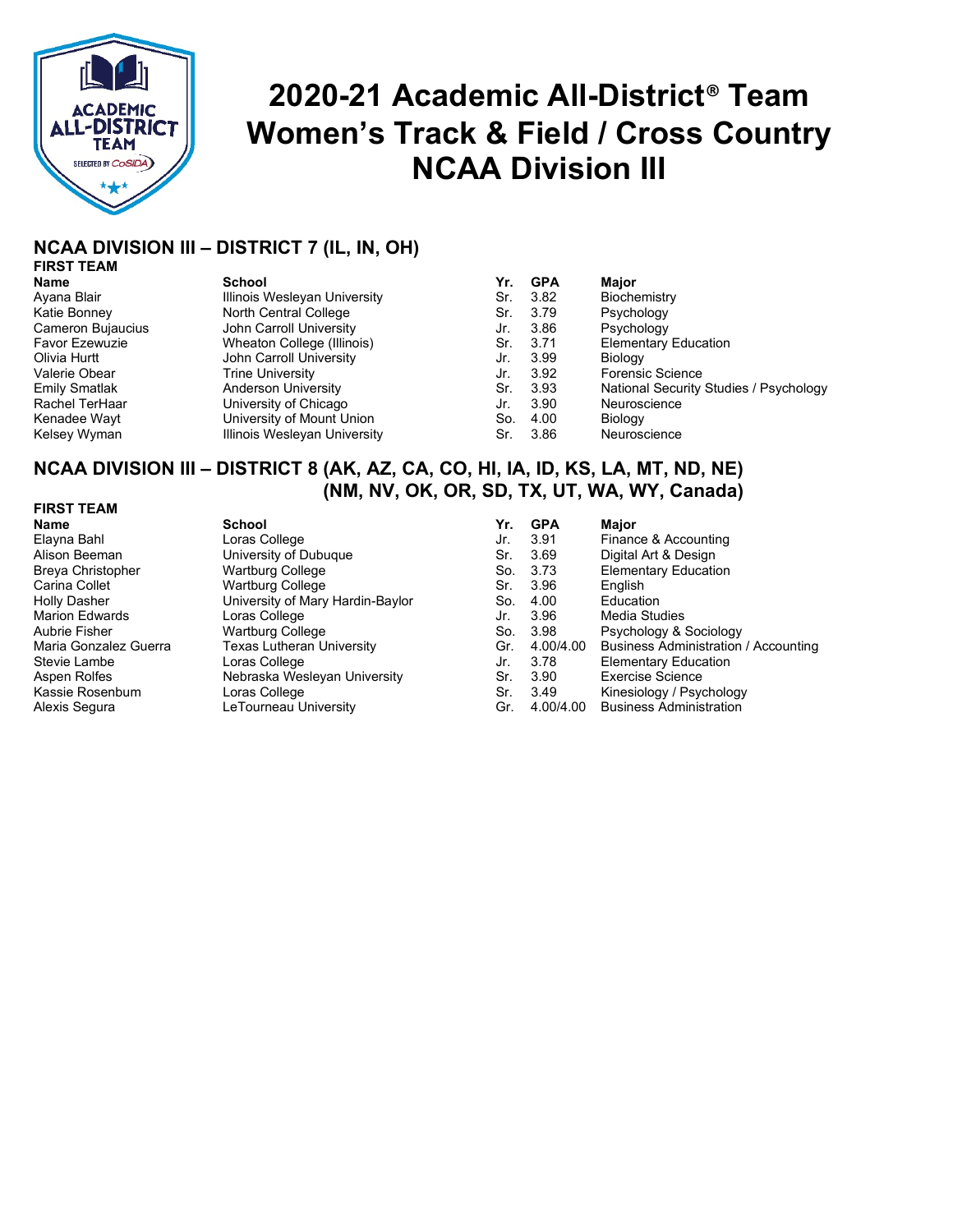

## **2020-21 Academic All-District**® **Team Women's Track & Field / Cross Country NAIA**

## **NAIA – DISTRICT 1 (AL, CT, DC, DE, FL, GA, MA, MD, ME, MI, NC) (NH, NJ, NY, OH, PA, PR, RI, SC, VA, VT, WV)**

## **FIRST TEAM**

#### **Name School Yr. GPA Major** Yuriah Bigos Southeastern University Jr. 3.71 Exercise Science / Sport Management Cornerstone University (Mich.) Alyssa Campbell Point Park University Jr. 4.00 Advertising & Public Relations Morgan Luedy Cornerstone University (Mich.) Sr. 3.89 Exercise Science Olivia Miller Carlow University Sr. 3.67 Biology Erica Morin Montreat College Sr. 3.70 Criminal Justice / Psychology & Human Services Julia Rohm Southeastern University Sr. 3.96 Nursing Namiah Simpson Southeastern University (Mich.) Jr. 3.62 Nursing<br>
Kelli Smith Southeastern University (Mich.) Sr. 3.95 Elementary Education Kelli Smith **Cornerstone University (Mich.)** Sr. 3.95 Elementary Education Cornerstone University (Mich.) Sr. 3.68 Exercise Science Cornerstone University (Mich.)

## **NAIA – DISTRICT 2 (AR, IL, IN, KY, LA, MS, TN)**

| <b>FIRST TEAM</b>       |                                 |     |            |                               |
|-------------------------|---------------------------------|-----|------------|-------------------------------|
| <b>Name</b>             | <b>School</b>                   | Yr. | <b>GPA</b> | Major                         |
| Abbey Brennan           | <b>Taylor University</b>        | Jr. | 3.83       | Political Science / Philosoph |
| <b>Destiny Copeland</b> | Indiana Institute of Technology | Jr. | 3.73       | Psychology                    |
| Avery DeWolf            | Milligan University             | Jr. | 4.00       | Communications                |
| Sarah Harden            | <b>Taylor University</b>        | Sr. | -3.81      | Exercise Science              |
| <b>Emily Kearney</b>    | Milligan University             | Gr. | 3.87/4.00  | Humanities (G)                |
| <b>Gabrielle Mardis</b> | Milligan University             | Jr. | 4.00       | Child & Youth Development     |
| Bekah Owen              | Milligan University             | Jr. | 3.97       | Graphic Design                |
| Livy Schroder           | <b>Taylor University</b>        | Sr. | 3.63       | <b>Public Relations</b>       |
| Renique Smith           | Indiana Institute of Technology | Sr. | 3.72       | <b>Criminal Justice</b>       |
| <b>Brooke Studnicki</b> | <b>Taylor University</b>        | So. | -3.97      | <b>Elementary Education</b>   |
| Kaylyn Turner           | <b>Dillard University</b>       | So. | 3.84       | Nursing                       |
| Lisa Voyles             | University of the Cumberlands   | So. | -3.64      | Undeclared                    |

| FIRSI IEAM       |                                 |     |            |                                            |
|------------------|---------------------------------|-----|------------|--------------------------------------------|
| Name             | <b>School</b>                   | Yr. | <b>GPA</b> | Major                                      |
| Abbey Brennan    | <b>Taylor University</b>        | Jr. | 3.83       | Political Science / Philosophy / Economics |
| Destiny Copeland | Indiana Institute of Technology | Jr. | 3.73       | Psychology                                 |
| Avery DeWolf     | Milligan University             | Jr. | 4.00       | Communications                             |
| Sarah Harden     | <b>Taylor University</b>        | Sr. | 3.81       | Exercise Science                           |
| Emily Kearney    | Milligan University             | Gr. | 3.87/4.00  | Humanities (G)                             |
| Gabrielle Mardis | <b>Milligan University</b>      | Jr. | 4.00       | Child & Youth Development                  |
| Bekah Owen       | Milligan University             | Jr. | 3.97       | Graphic Design                             |
| Livy Schroder    | <b>Taylor University</b>        | Sr. | 3.63       | <b>Public Relations</b>                    |
| Renique Smith    | Indiana Institute of Technology | Sr. | 3.72       | <b>Criminal Justice</b>                    |
| Brooke Studnicki | Taylor University               |     | So. 3.97   | <b>Elementary Education</b>                |
| Kaylyn Turner    | <b>Dillard University</b>       |     | So. 3.84   | Nursing                                    |
| Lisa Voyles      | University of the Cumberlands   | So. | -3.64      | Undeclared                                 |
|                  |                                 |     |            |                                            |